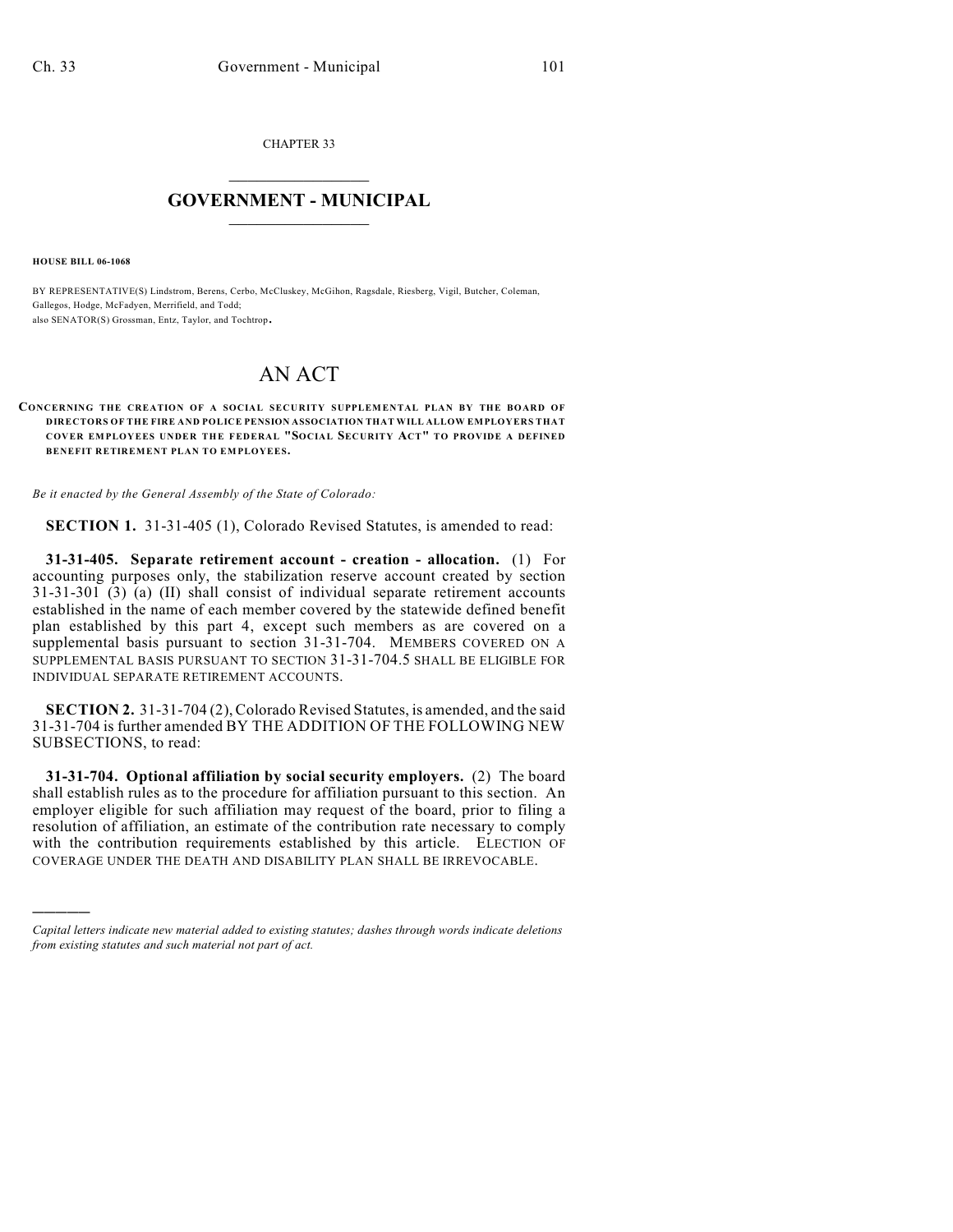(9) THE BOARD MAY TERMINATE THE AFFILIATION OF AN EMPLOYER WITH THE STATEWIDE DEFINED BENEFIT PLAN PURSUANT TO THIS SECTION AND REQUIRE THE AFFILIATED EMPLOYER TO PARTICIPATE IN THE SOCIAL SECURITY SUPPLEMENTAL PLAN ESTABLISHED PURSUANT SECTION 31-31-704.6. THE BOARD SHALL PROVIDE WRITTEN NOTICE OF THE CHANGE IN AFFILIATION TO THE EMPLOYER AND TO MEMBERS AT LEAST ONE HUNDRED EIGHTY DAYS PRIOR TO THE CHANGE IN AFFILIATION.

(10) UPON THE RECEIPT OF WRITTEN NOTICE OF A CHANGE IN AFFILIATION REQUIRED PURSUANT TO SUBSECTION (9) OF THIS SECTION, AND PRIOR TO THE CHANGE IN AFFILIATION, AN EMPLOYER MAY ELECT NOT TO PARTICIPATE IN THE SOCIAL SECURITY SUPPLEMENTAL PLAN ESTABLISHED PURSUANT TO SECTION 31-31-704.6. AN EMPLOYER'S ELECTION NOT TO PARTICIPATE IN THE SOCIAL SECURITY SUPPLEMENTAL PLAN SHALL END THE EMPLOYER'S AFFILIATION WITH THE STATEWIDE DEFINED BENEFIT PLAN UPON THE DATE OF TERMINATION ESTABLISHED BY THE BOARD. SUCH AN ELECTION SHALL NOT AFFECT THE EMPLOYER'S AFFILIATION WITH THE STATEWIDE DEATH AND DISABILITY PLAN.

**SECTION 3.** Part 7 of article 31 of title 31, Colorado Revised Statutes, is amended BY THE ADDITION OF THE FOLLOWING NEW SECTIONS to read:

**31-31-704.5. Entry into the social security supplemental plan.**  $(1)$  (a) NOTWITHSTANDING THE EXEMPTION PROVIDED IN SECTION 31-31-401 (1) (a), ANY EMPLOYER THAT COVERS MEMBERS UNDER THE FEDERAL "SOCIAL SECURITY ACT", AS AMENDED, OR ANY COUNTY THAT COVERS SALARIED EMPLOYEES UNDER THE FEDERAL "SOCIAL SECURITY ACT", AS AMENDED, WHOSE DUTIES ARE DIRECTLY INVOLVED WITH THE PROVISION OF LAW ENFORCEMENT OR FIRE PROTECTION AS CERTIFIED BY THE COUNTY MAY ELECT COVERAGE UNDER THE SOCIAL SECURITY SUPPLEMENTAL PLAN ESTABLISHED PURSUANT TO SECTION 31-31-704.6 BY FILING A RESOLUTION OF AFFILIATION WITH THE BOARD PURSUANT TO SUBSECTION (2) OF THIS SECTION. ELECTION OF COVERAGE UNDER THE PLAN SHALL BE IRREVOCABLE.

(b) A COUNTY ELECTING TO AFFILIATE WITH THE SOCIAL SECURITY SUPPLEMENTAL PLAN SHALL MAKE SUCH ELECTION THROUGH THE COUNTY'S GOVERNING BOARD. FOR PURPOSES OF ADMINISTERING TO COUNTIES AFFILIATED PURSUANT TO THIS SECTION, ANY COUNTY ELECTING TO AFFILIATE SHALL BE INCLUDED IN THE DEFINITION OF "EMPLOYER", AS DEFINED IN SECTION 31-31-102 (3), AND ANY COVERED EMPLOYEE OF SUCH COUNTY SHALL BE INCLUDED IN THE DEFINITION OF "MEMBER", AS DEFINED IN SECTION 31-31-102 (4).

(2) THE EMPLOYER'S RESOLUTION APPLYING FOR COVERAGE UNDER THE SOCIAL SECURITY SUPPLEMENTAL PLAN SHALL FIRST BE ADOPTED BY THE GOVERNING BODY OF THE EMPLOYER AND SHALL STATE THE EMPLOYER'S INTENT TO COVER ITS MEMBERS UNDER THE PLAN.

(3) ANY APPLICATION FOR COVERAGE UNDER THE SOCIAL SECURITY SUPPLEMENTAL PLAN SHALL BE APPROVED BY AT LEAST SIXTY-FIVE PERCENT OF ALL ACTIVE MEMBERS EMPLOYED BY THE EMPLOYER AT THE TIME OF THE APPLICATION.

(4) THE BOARD SHALL PROMULGATE RULES RELATING TO STANDARDS FOR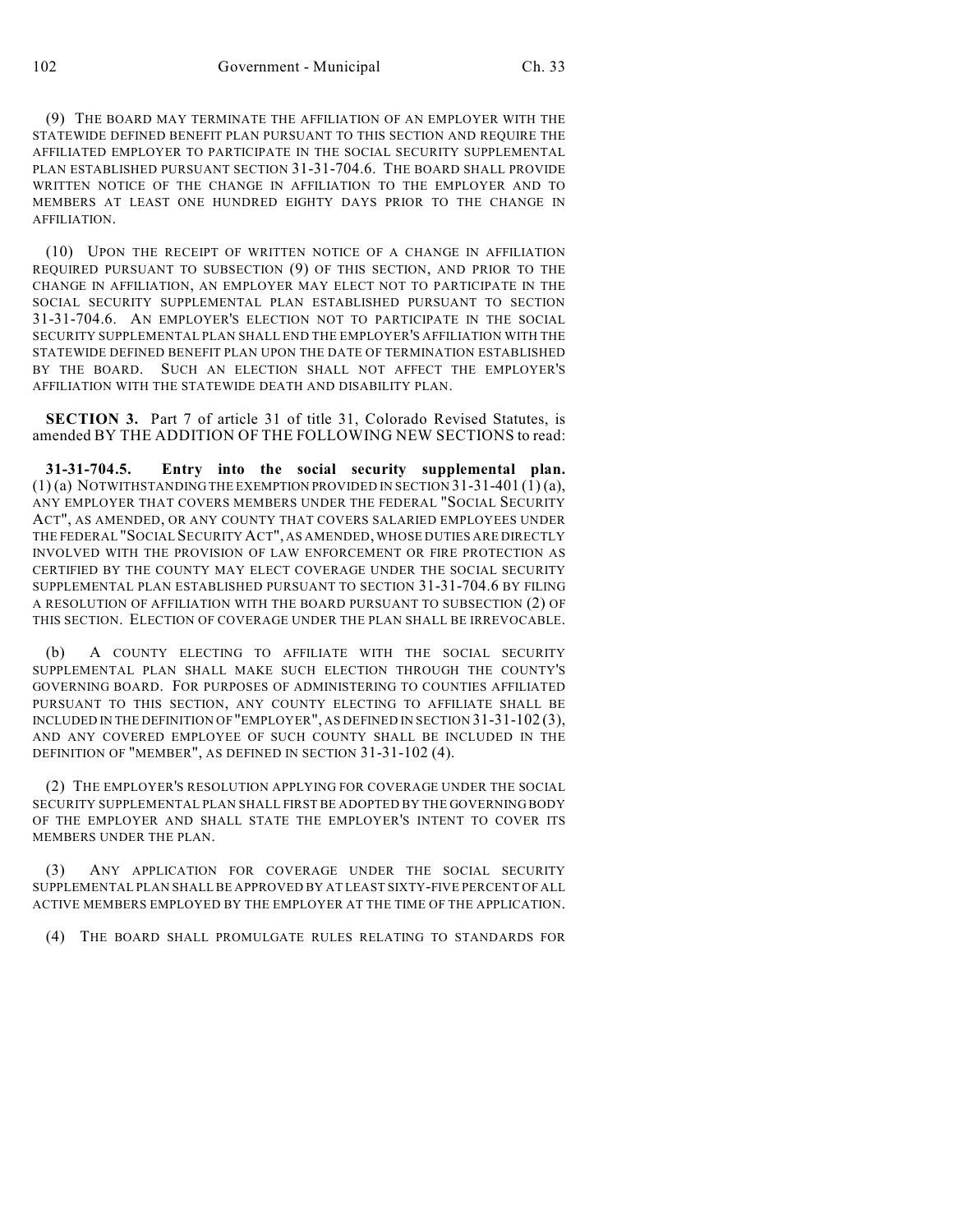## Ch. 33 Government - Municipal 103

DISCLOSURE OF ALL RAMIFICATIONS AND PROCEDURES FOR OBTAINING MEMBER APPROVAL PURSUANT TO SUBSECTION (3) OF THIS SECTION. THE BOARD SHALL ALSO PROMULGATE RULES RELATING TO STANDARDS FOR GRANTING AN EMPLOYER'S APPLICATION FOR PARTICIPATION IN THE SOCIAL SECURITY SUPPLEMENTAL PLAN AND FOR THE SUBMISSION OF INFORMATION TO THE BOARD BY THE EMPLOYER. THE RULES SHALL CONTAIN A PROVISION SPECIFYING THAT AN EMPLOYER THAT OPTS TO PARTICIPATE IN THE PLAN SHALL NOT BE PERMITTED TO OPT OUT OF THE PLAN AT ANY LATER DATE.

(5) AN APPLICATION FOR COVERAGE UNDER THE SOCIAL SECURITY SUPPLEMENTAL PLAN FILED BY AN EMPLOYER SHALL INCLUDE THE EMPLOYER'S CERTIFICATION TO THE BOARD:

(a) THAT ALL ACTIVE FIRE AND LAW ENFORCEMENT EMPLOYEES AS CERTIFIED BY THE EMPLOYER WILL BECOME PARTICIPANTS IN THE SOCIAL SECURITY SUPPLEMENTAL PLAN AND THE ELECTION TO PARTICIPATE IN THE PLAN IS IRREVOCABLE; AND

(b) THAT THE EMPLOYER AGREES TO PARTICIPATE IN THE SOCIAL SECURITY SUPPLEMENTAL PLAN AND TO BE BOUND BY THE TERMS OF THE PLAN AND THE DECISIONS AND ACTIONS OF THE BOARD WITH RESPECT TO THE PLAN.

(6) AN EMPLOYER THAT PARTICIPATES IN THE SOCIAL SECURITY SUPPLEMENTAL PLAN ESTABLISHED PURSUANT TO SECTION 31-31-704.6, SHALL NOT BE PROHIBITED FROM PARTICIPATING IN OTHER GOVERNMENTAL PENSION OR BENEFIT PLANS TO THE EXTENT ALLOWED UNDER THE FEDERAL "INTERNAL REVENUE CODE OF 1986", AS AMENDED.

**31-31-704.6. Social security supplemental plan - creation - management.** (1) THE BOARD IS AUTHORIZED TO DEVELOP, MAINTAIN, AND AMEND A SOCIAL SECURITY SUPPLEMENTAL PLAN DOCUMENT, AS A COMPONENT OF THE DEFINED BENEFIT SYSTEM, THAT OFFERS A DEFINED BENEFIT AND THAT IS INTENDED TO COMPLY WITH THE QUALIFICATION REQUIREMENTS SPECIFIED IN SECTION 401 OF THE FEDERAL "INTERNAL REVENUE CODE OF 1986", AS AMENDED, THAT ARE APPLICABLE TO GOVERNMENTAL PLANS. THE PLAN SHALL COVER THE MEMBERS OF THOSE EMPLOYERS THAT HAVE ELECTED COVERAGE UNDER THE PLAN PURSUANT TO SECTION 31-31-704.5.

(2) (a) CONTRIBUTIONS AND EARNINGS OF THE SOCIAL SECURITY SUPPLEMENTAL PLAN SHALL BE HELD IN TRUST AS PART OF THE DEFINED BENEFIT SYSTEM TRUST FUND.

(b) THE SOCIAL SECURITY SUPPLEMENTAL PLAN DOCUMENT CREATED BY THE BOARD PURSUANT TO SUBSECTION (1) OF THIS SECTION SHALL GOVERN THE ACCRUAL OF SERVICE CREDIT, VESTING, THE BENEFITS TO BE OFFERED BASED ON AGE AND SERVICE, THE ESTABLISHMENT AND PAYMENT OF CONTRIBUTIONS, THE ALLOCATION OF CONTRIBUTIONS TOWARDS FUNDING THE DEFINED BENEFIT, AMENDMENT OF THE PLAN, AND SUCH OTHER MATTERS AS MAY BE NECESSARY TO THE BOARD'S ADMINISTRATION AND MANAGEMENT OF THE PLAN.

(3) UPON THE EFFECTIVE DATE OF COVERAGE UNDER THE SOCIAL SECURITY